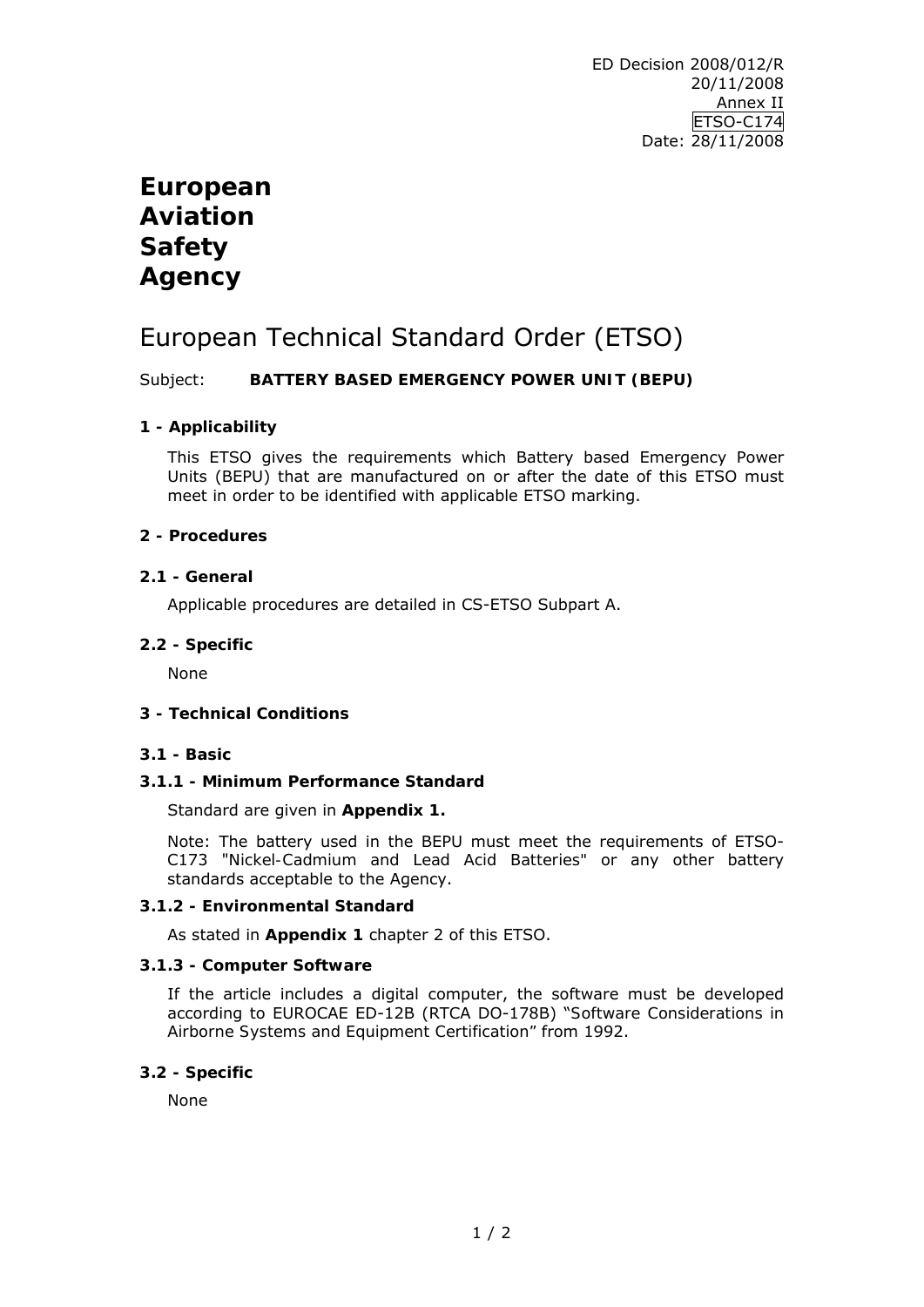ED Decision 2008/012/R 20/11/2008 Annex II ETSO-C174 Date: 28/11/2008

## **4 - Marking**

# **4.1 - General**

Marking is detailed in CS-ETSO Subpart A paragraph 1.2.

# **4.2 - Specific**

Product label shall indicate:

- Battery capacity (e.g. 20 Amp-Hour (Ah))
- Nominal voltage
- Battery chemistry

## **5 - Availability of Referenced Document**

See CS-ETSO Subpart A paragraph 3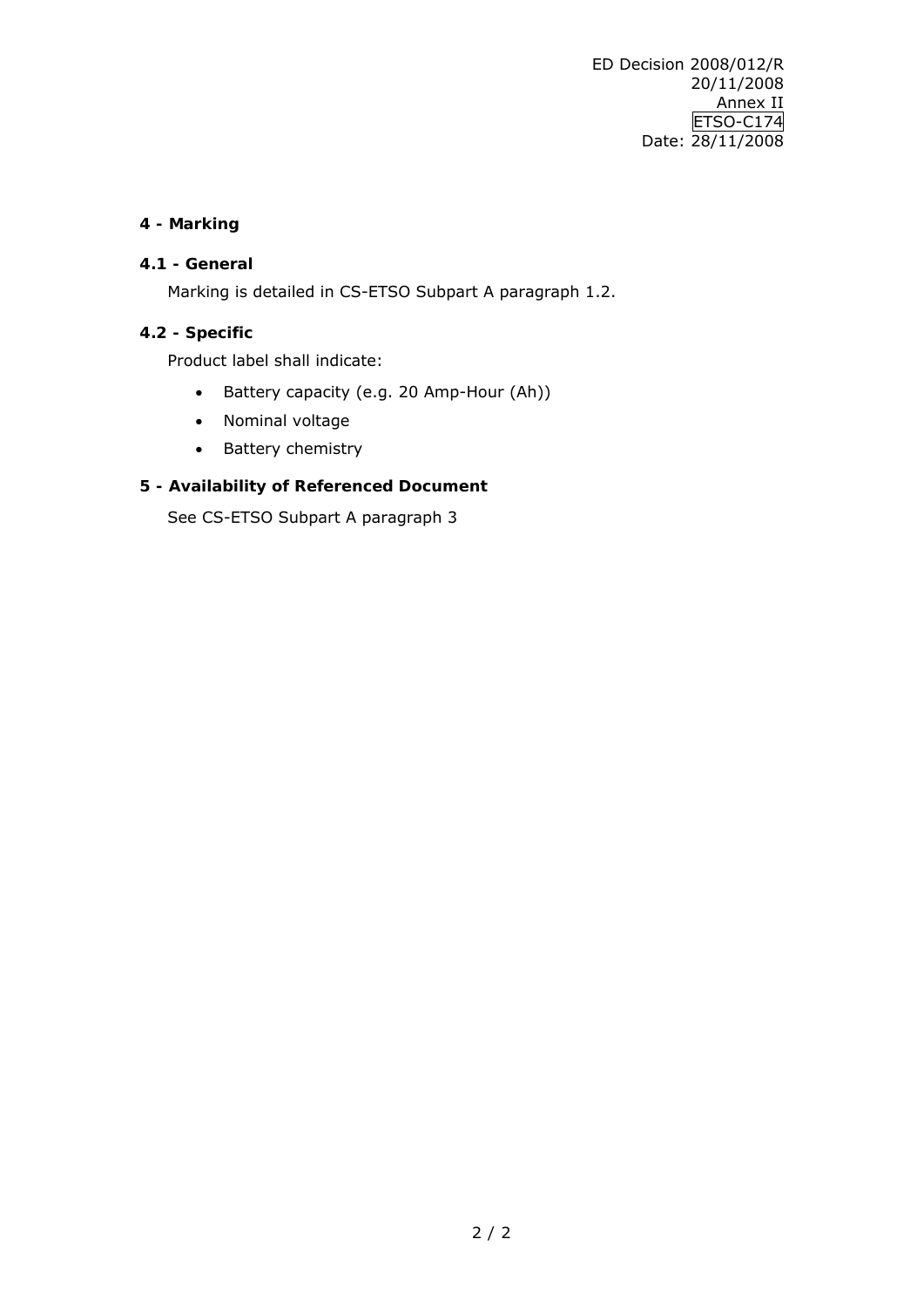#### **APPENDIX 1**

#### **MINIMUM PERFORMANCE STANDARD FOR BATTERY BASED EMERGENCY POWER UNIT (BEPU)**

#### **CHAPTER 1: MINIMUM PERFORMANCE STANDARD UNDER STANDARD CONDITIONS**

#### 1 - PURPOSE

These are the requirements under standard conditions for a Battery Based Emergency Power Units (BEPU) to meet the Minimum Performance Standard for this ETSO. The performance of specific equipment may be enhanced, depending on its intended application and configuration.

#### 2 - GENERAL REQUIREMENTS

The BEPU must meet the power quality requirements of MIL-STD-704F, Aircraft Electrical Power Characteristics, dated March 12, 2004, and maintain the rated values and functionality according to its specification data sheet, unless otherwise specified in this ETSO.

- (a) Design the BEPU to minimize the risk of causing or spreading a fire.
- (b) Storage batteries must be designed and installed as follows: Safe cell temperatures and pressures must be maintained during any probable charging or discharging condition. No uncontrolled increase in cell temperature may result when the battery is recharged (after previous complete discharge):
	- At maximum regulated voltage or power
	- During a flight of maximum duration, and
	- Under the most adverse cooling condition likely to occur in service
- (c) Demonstrate the above conditions by test, unless your experience with similar batteries and installations has shown that maintaining safe cell temperatures and pressures do not present a problem.
- (d) Systems like electronic circuits installed in the BEPU must be compatible with the battery chemistry.
- (e) During a failure of the normal power source to the emergency electrical bus, the BEPU supplies emergency electrical bus loads without intervention by the flight crew. After re-establishment of the normal power source, the emergency bus loads revert automatically from the BEPU to the normal power source, and the BEPU automatically returns to charging mode. To prevent inadvertent recharging of the BEPU from the aircraft battery when a normal power source is not available, the BEPU shall not enter the recharge mode when the BEPU input (source) voltage is below 24VDC.
- (f) Specify the value of voltage spikes occurring when the BEPU is switched on and off and between modes (if applicable).
- (g) Any single component failure within the BEPU (either open or short) cannot result in an over voltage condition on the battery.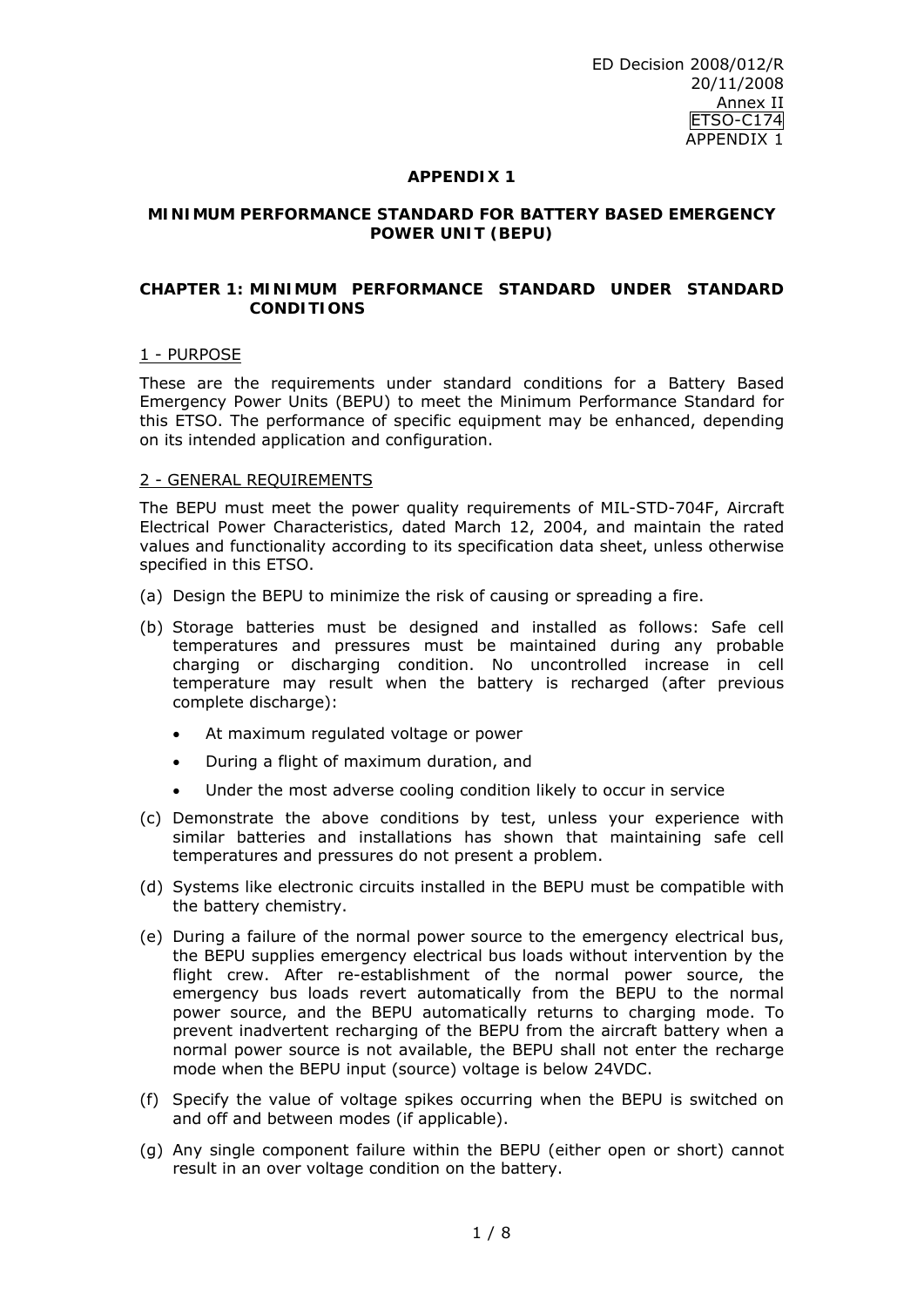- (h) The BEPU will not have any protection/provision that results in automatic removal of power from the emergency load.
- (i) The BEPU will not discharge through the input side of the BEPU.
- (j) If the BEPU provides backup power to multiple loads, equip the BEPU with protection provisions that allow for the isolation and removal of excess load on any of its output feeders that draw more than its pre-determined maximum current. This will protect remaining loads in case of a load short circuit.
- (k) The BEPU should not drain its battery power when the aircraft power is off.
- (l) Fully charge the battery before installation. Charge the battery every time the aircraft is powered up, independent of cockpit switch position.
- (m) The charging time from 20 % to 80 % capacity will be less than 3 hours.
- (n) Specify the nominal current and the short time maximum current.
- (o) Design the BEPU so separation devices placed between input, output, and battery will enable the current flow from input to output, even when there is a malfunction with other BEPU components. The separation devices will prevent current flow in the direction from output (respectively the battery) to input, and from output to battery. See Figure A-2 at the end of this Appendix. The minimum current rating of the separation devices must be greater than three times the continuous rated output current of the BEPU. Unless provided in the aircraft, design the BEPU to prevent output current greater than 30 milliamperes (mA) from flowing back to battery. The loss (breakdown) of voltage of such separation devices will exceed three times the BEPU rated voltage.
- (p) The maximum output voltage ripple cannot exceed the limits stated in MIL-STD-704F. Note this limit does not include the ripple already on the input line into the BEPU. (See Figure A-3 at the end of this Appendix.)
- (q) To preclude catastrophic effects of excess temperature, the BEPU will monitor battery temperature during battery-charging cycles, and remove power when over temperature limits are reached. Applications where excessive battery temperature cannot cause catastrophic events do not require monitoring.
- (r) If the BEPU contains a battery heater device, a single-fault failure redundancy protection is required to prevent heater runaway.

#### 3 - CAPACITY AND RELATED PARAMETERS

The parameters listed in this section under environmentally benign and ground benign conditions at 25°C must be provided. Following are considered nominal conditions.

- (a) BEPU capacity. Specify the value for the nominal capacity in Amp-Hours (Ah) based on a constant discharge current for 1.0 hour. During capacity testing, the output voltage cannot degrade below 20VDC.
- (b) BEPU output voltage excursions. Provide graphs of output voltage versus time for the following conditions:
	- Complete discharge to low voltage dropout point after being fully charged.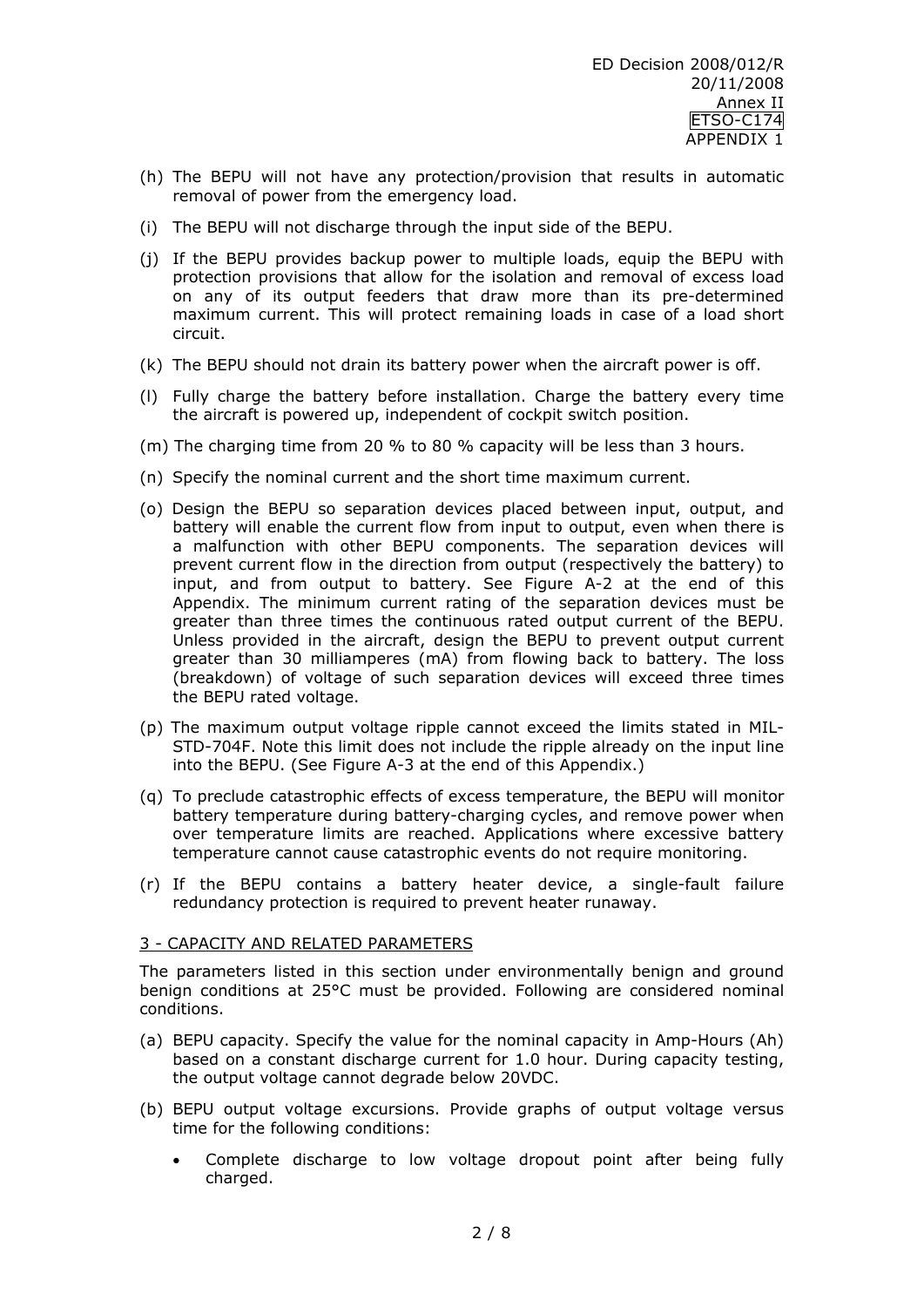- Complete discharge to low voltage dropout point after being charged to 72% capacity. This (72% capacity) represents a BEPU at end of its life and 90% state of charge.
- (c) BEPU life. Declare the expected battery life based on the number of 100% discharge cycles on the battery nameplate. Battery life is expired when 80% of nameplate stated capacity is reached.
- (d) BEPU maximum current consumption. Specify the maximum current consumption (excluding external loads) of the BEPU. Maximum current includes charging, heating, and other functionalities performed by electronic circuits.
- (e) BEPU output current. Specify the nominal current that can be delivered by the BEPU related to the nominal Ah rating specified in paragraph 3.a of this Chapter 1 "CAPACITY AND RELATED PARAMETERS", and the short time maximum current, versus time, if necessary.

### 4 - MONITOR AND CONTROL.

- (a) Instrumentation, data read-outs, and controls can be provided by support equipment instead of the BEPU.
- (b) Design all instrumentation and data read-outs for easy interpretation to avoid misunderstandings.
- (c) The BEPU can have (but is not limited to) the following optional controls:
	- BEPU Off: Battery power is disconnected from all loads
	- BEPU Arm: Ready to engage power to the loads if aircraft power is lost. The BEPU should be in "Charging Mode" unless there is a failure of the emergency bus.
	- BEPU On/Engage: Causes the battery to be applied to the loads. The BEPU should be in "Charging Mode" unless during failure of the emergency bus.
- (d) Provide a test function for pre-flight check, showing the system function and battery status. The battery is considered good with 80% state of charge. We recommend an in-flight low battery warning indication. Perform a lamp test where the checked segments are lighted.

#### **CHAPTER 2: MINIMUM PERFORMANCE STANDARD UNDER ENVIRONMENTAL TEST CONDITIONS**

#### 1 - GENERAL

Unless otherwise specified, applicable test procedures are in EUROCAE ED14E / RTCA DO-160E.

#### 2 - PERFORMANCE TESTS

The following environmental tests verify BEPU operations based on manufacturer specifications and requirements under extreme environmental conditions. If the manufacturer's specifications during these tests are different than those recorded under benign environmental conditions as specified in paragraph 3 of Chapter 1 of this Appendix  $\pm$ , the manufacturer will specify the modified rating and under what condition such ratings would occur. For the following tests, determine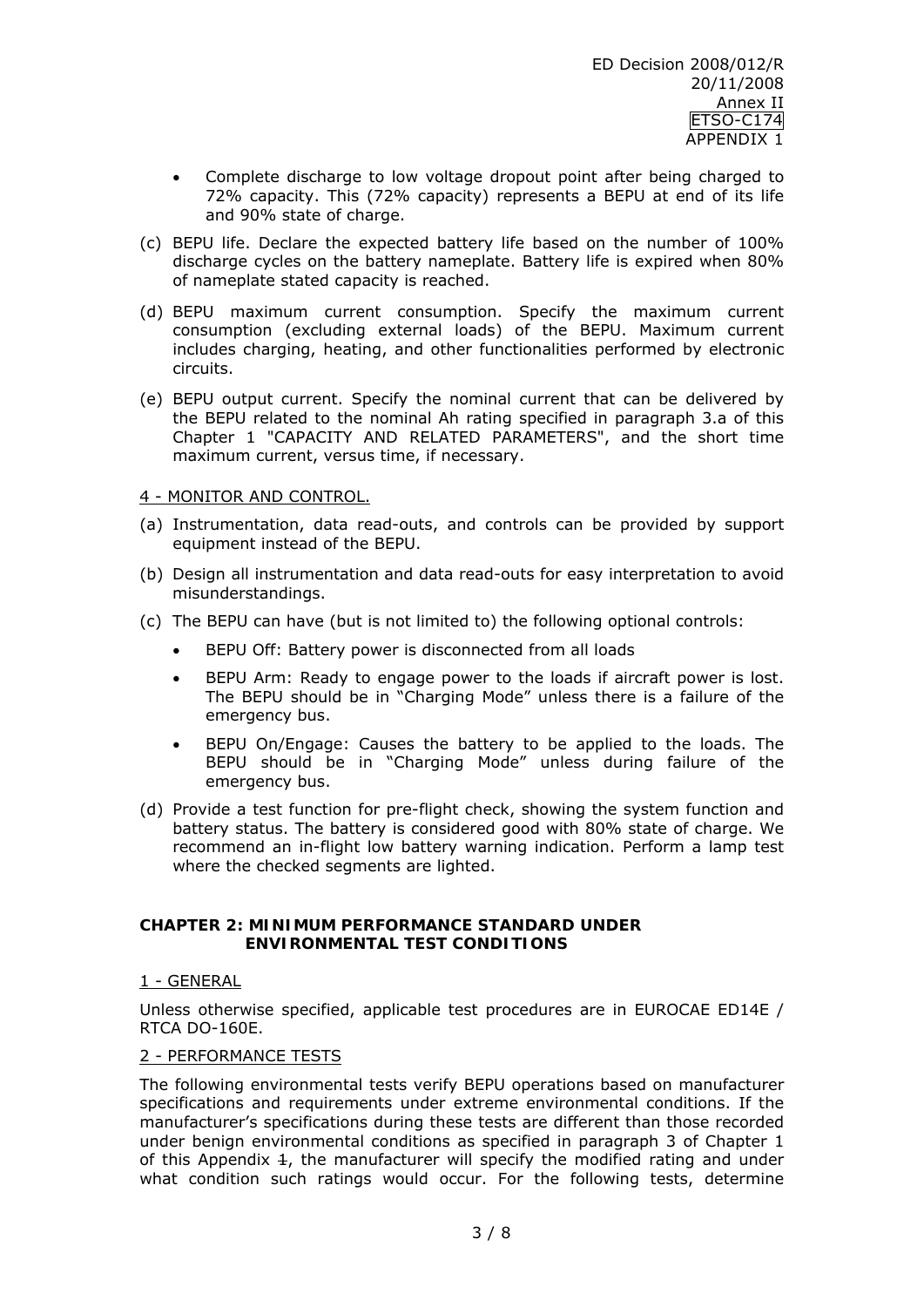compliance of the BEPU to the manufacturer's nominal ratings (unless otherwise specified) as referenced in paragraph 3 of Chapter 1 of this Appendix  $\pm$ . Except when otherwise noted, charge the batteries to at least 80 % of manufacturers rated capacity before conducting these tests:

- BEPU capacity using nominal current discharge
- BEPU output voltage excursion
- BEPU current consumption

The applicable test requirements contained in EUROCAE ED14E / RTCA DO-160E are:

(a). EUROCAE ED14E / RTCA DO-160E Section 4, Temperature and Altitude.

- Operating Low Temperature Test. You may use an internal battery heater for this test.
- Operating High Temperature Test
- Altitude Test
- Decompression Test
- Overpressure Test
- (b) EUROCAE ED14E / RTCA DO-160E Section 5, Temperature Variation. Combine this test with EUROCAE ED14E / RTCA DO-160E, Section 4 testing requirements.
- (c) EUROCAE ED14E / RTCA DO-160E Section 6, Humidity.
- (d) EUROCAE ED14E / RTCA DO-160E Section 7, Operational Shocks and Crash Safety. After this test, the equipment must remain in its mounting with no part of the equipment or its mounting becoming detached and free on the shock test table. Measure and record the BEPU capacity after completion.
- *Note: These tests may damage the equipment. Therefore, these tests may be conducted last.*
- (e) EUROCAE ED14E / RTCA DO-160E Section 8, Vibration. While the equipment is subjected to this test, ensure that all mechanical devices operate satisfactorily and that the mechanical construction remains undamaged.
- (f) EUROCAE ED14E / RTCA DO-160E Section 9, Explosion Proofness. Required only if the BEPU contains components that are known to cause inductive arcing.
- (g) EUROCAE ED14E / RTCA DO-160E Section 10, Water Proofness (if required).
- (h) EUROCAE ED14E / RTCA DO-160E Section 11 Fluids Susceptibility (if required). Not mandatory for ETSO approval.
- (i) EUROCAE ED14E / RTCA DO-160E Section 12, Sand and Dust (if required).
- (j) EUROCAE ED14E / RTCA DO-160E Section 13, Fungus Resistance (if required). Compliance by analysis is acceptable.
- (k) EUROCAE ED14E / RTCA DO-160E Section 15, Magnetic Effect.
- (l) EUROCAE ED14E / RTCA DO-160E Section 16, Power Input.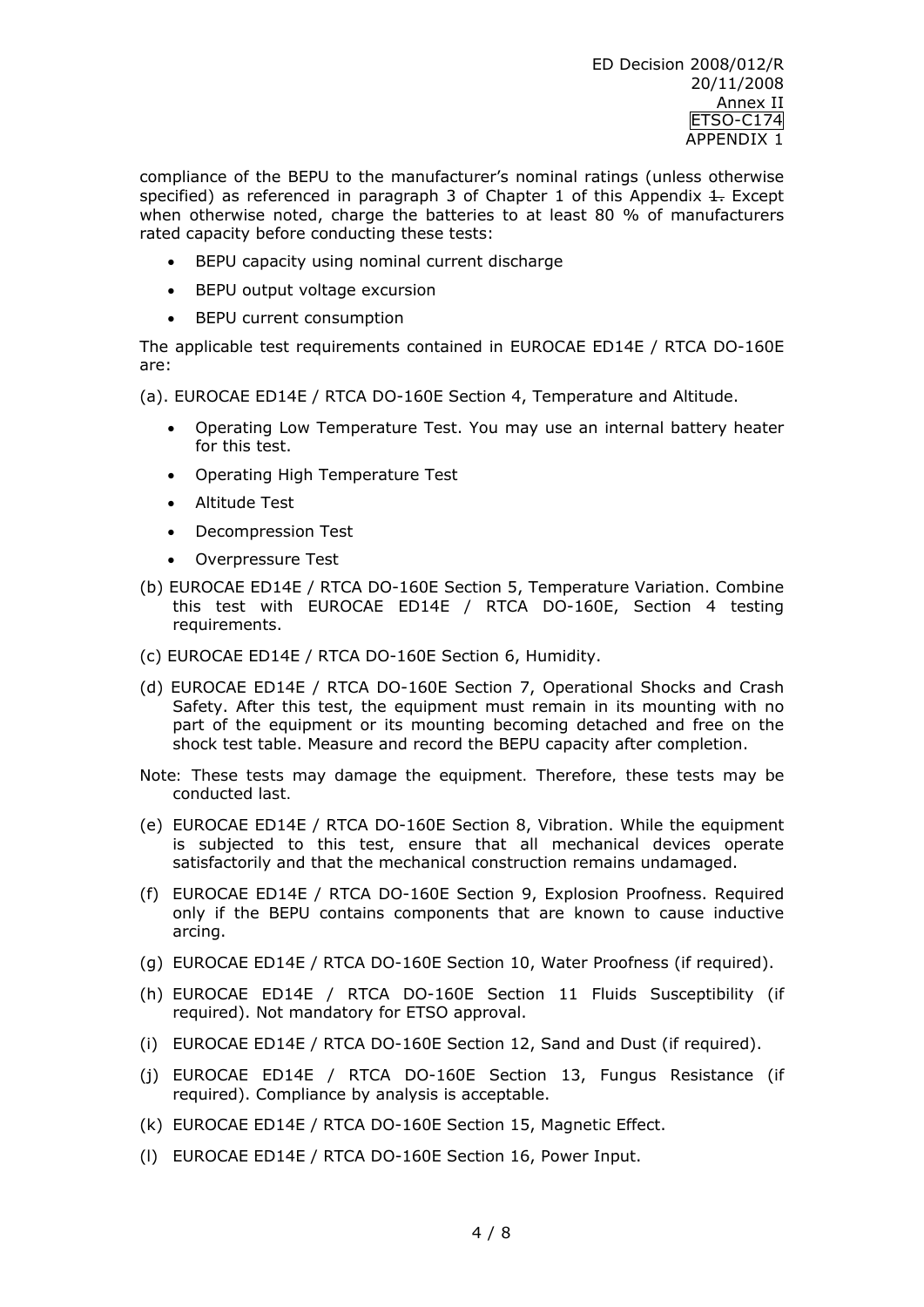- (m) EUROCAE ED14E / RTCA DO-160E Section 17, Voltage Spike. During and after this test, no failed parts must exist, including any degradation on component voltage and current ratings. No parasitic or transient mode switching can result from this test.
- (n) EUROCAE ED14E / RTCA DO-160E Section 18, Audio Frequency Conducted Susceptibility – Power Inputs. Conduct by charging the BEPU when its capacity is between 0% and 75%. No parasitic or transient mode switching can result from this test.
- (o) EUROCAE ED14E / RTCA DO-160E Section 19, Induced Signal Susceptibility. No parasitic or transient mode switching can result from this test.
- (p) EUROCAE ED14E / RTCA DO-160E Section 20, RF Susceptibility. No parasitic or transient mode switching can result from this test.
- (q) EUROCAE ED14E / RTCA DO-160E Section 21, Emission of RF Energy. Conduct while BEPU is being charged. Charge must be between 0% and 75% of capacity during this test.
- (r) EUROCAE ED14E / RTCA DO-160E Section 22, Lightning Induced Transient Susceptibility. No parasitic or transient mode switching can result from this test.
- (s) EUROCAE ED14E / RTCA DO-160E Section 23, Lightning Direct Effects. Not mandatory for this ETSO approval. If you conduct this test, no failed parts may exist during and after the test. Failed parts include any degradation on component voltage and current ratings. No parasitic or transient mode switching should result during this test.
- (t) EUROCAE ED14E / RTCA DO-160E Section 24, Icing. Not mandatory for this ETSO approval. If you conduct this test, no failed parts may exist during and after the test. Failed parts include any degradation on component voltage and current ratings.
- (u) EUROCAE ED14E / RTCA DO-160E Section 25, Electrical Discharge.

## **CHAPTER 3 : ELECTRICAL TEST PROCEDURES**

#### 1 - GENERAL

Electrical test procedures covered under environmental test conditions in Chapter 2 of this Appendix are conducted according to EUROCAE ED14E / RTCA DO-160E. Test procedures that meet specific requirements for the BEPU are outlined below.

#### 2 - GENERAL TEST CONDITIONS

Unless otherwise specified, the following test conditions apply:

(a) Conduct all tests under conditions of ambient room temperature (except EUROCAE ED14E / RTCA DO-160E, sections 4, 5 and 6) and ambient pressure and humidity as outlined in EUROCAE ED14E / RTCA DO-160E, Section 1, Paragraph 3.

(b) Unless otherwise specified, the input supply voltage will be within 10 % of the nominal value the BEPU is designed to operate.

(c) A reasonable warm–up period for stabilization is permissible. Battery nominal capacity is defined at 25 °C.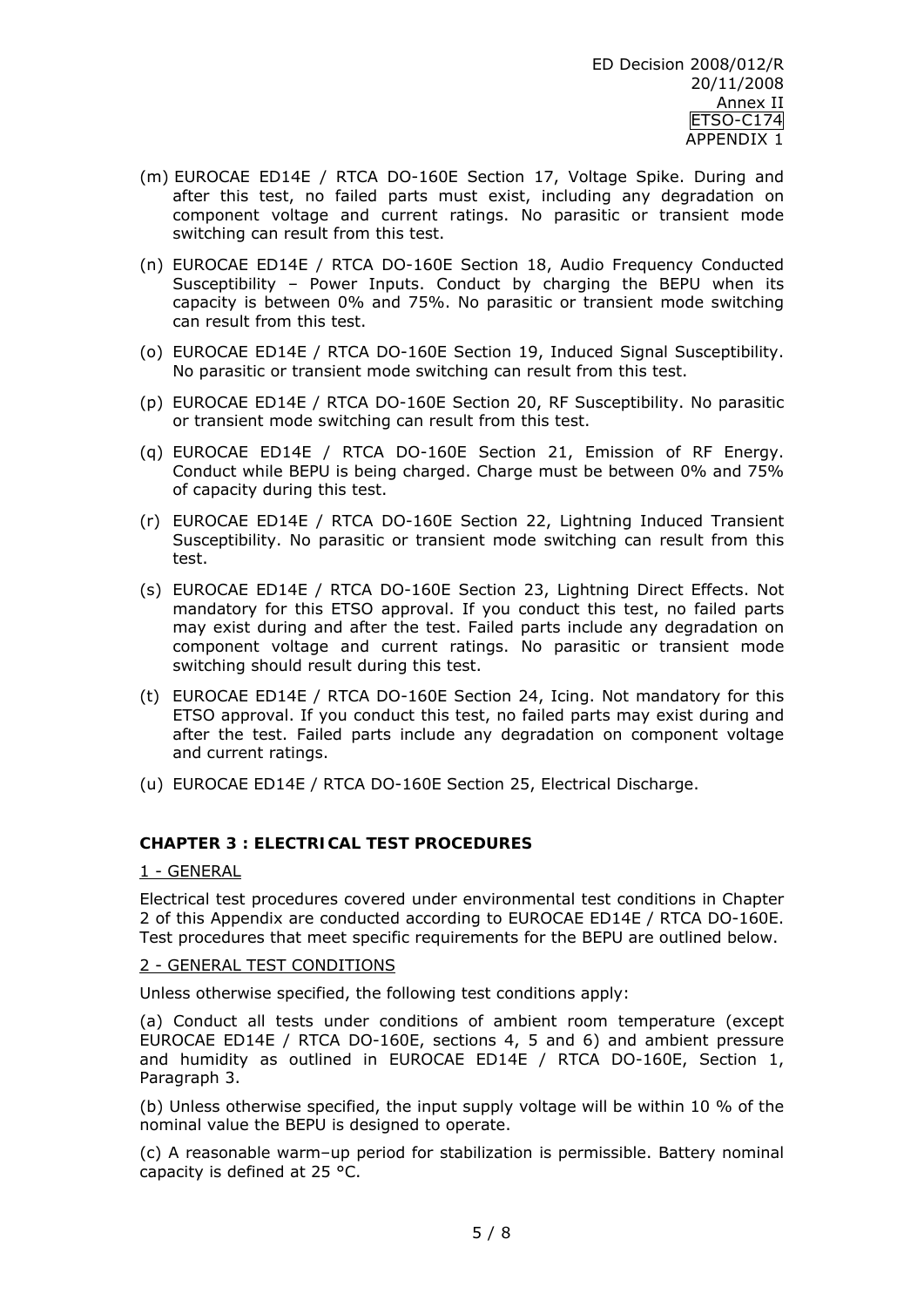### 3 - SPECIFIC TEST CONDITIONS

(Per paragraph 4 "MONITOR and CONTROL" of the Chapter 1 of this document)

- (a) Lamp test: All segments lighted.
- (b) Check load segment on when load is applied.

#### 4 - ALIGNMENT, ADJUSTMENT AND CALIBRATION PRIOR TO TEST

If necessary, perform alignment, adjustment and calibration before testing.

#### 5 - TEST EQUIPMENT

Calibrate the test equipment you use to verify final test results traceable to the National Bureau of Standards. Test equipment accuracy will be at least 2 %.

#### **CHAPTER 4 : DESCRIPTION OF A BEPU**

#### 1 - GENERAL

A BEPU supplies power for a specified time period to an emergency power bus (output) in case of main or emergency bus failure.

#### 2 - PARTS OF A BEPU

The BEPU consists of a remote unit or panel-mounted device containing a rechargeable battery pack (accumulator) and means for providing charging, monitoring of battery temperature, battery state, current, as well as system testing and related functions. The batteries are kept fully charged during normal operation independent from surrounding temperature.

- (a) An indicator/test switch gives information on the battery status of the BEPU before commencing flight.
- (b) Figure A-1 block diagram illustrates the description of the BEPU functionality. It does not define a requirement.
- (c) Figure A-2 depicts an example BEPU current flow.
- (d) Figure A-3 depicts a recommended measurement of BEPU output voltage ripple.

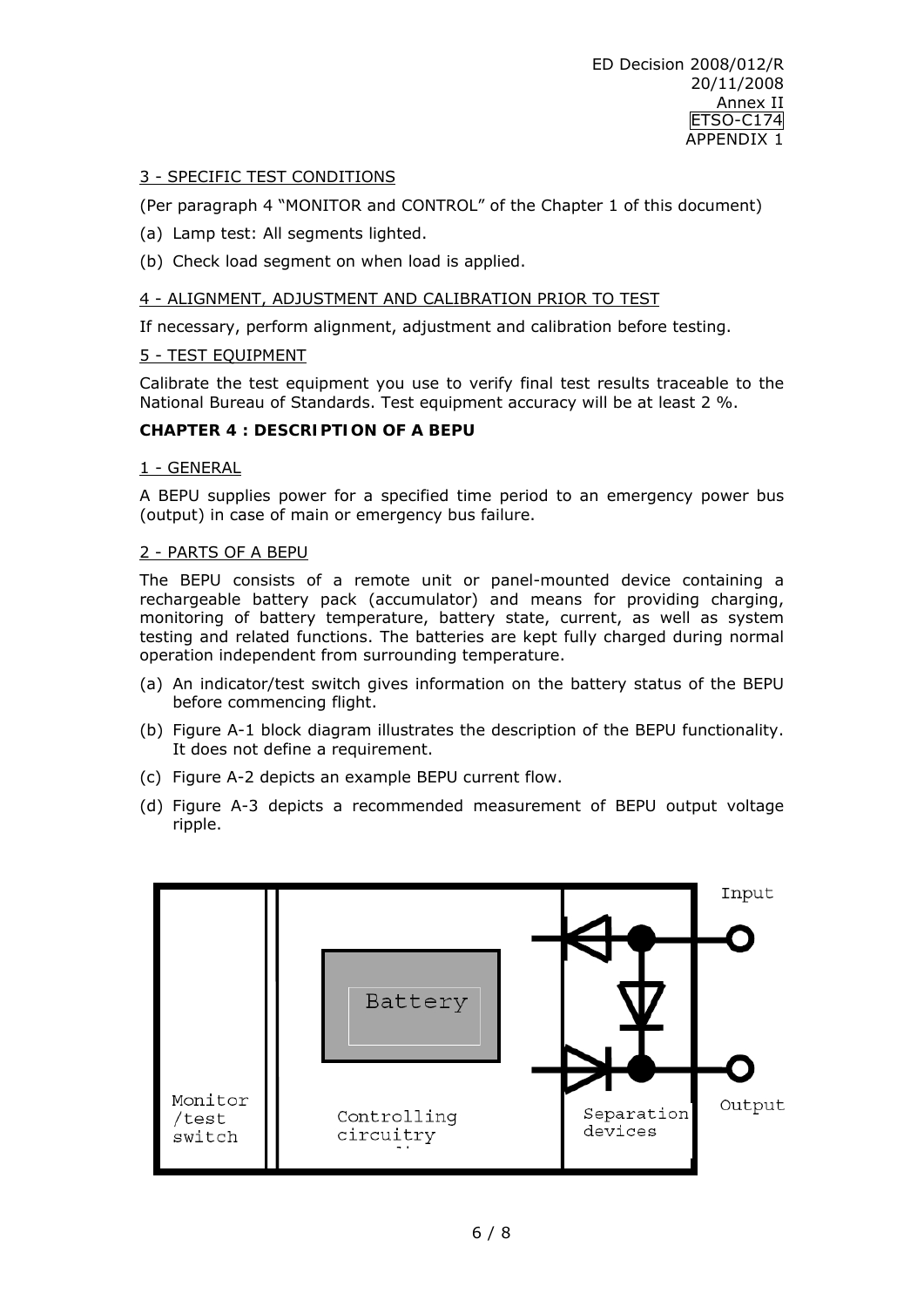ED Decision 2008/012/R 20/11/2008 Annex II **ETSO-C174** APPENDIX 1

## Figure A-1: BEPU Block Diagram



Figure A-2: An example BEPU Current Flow